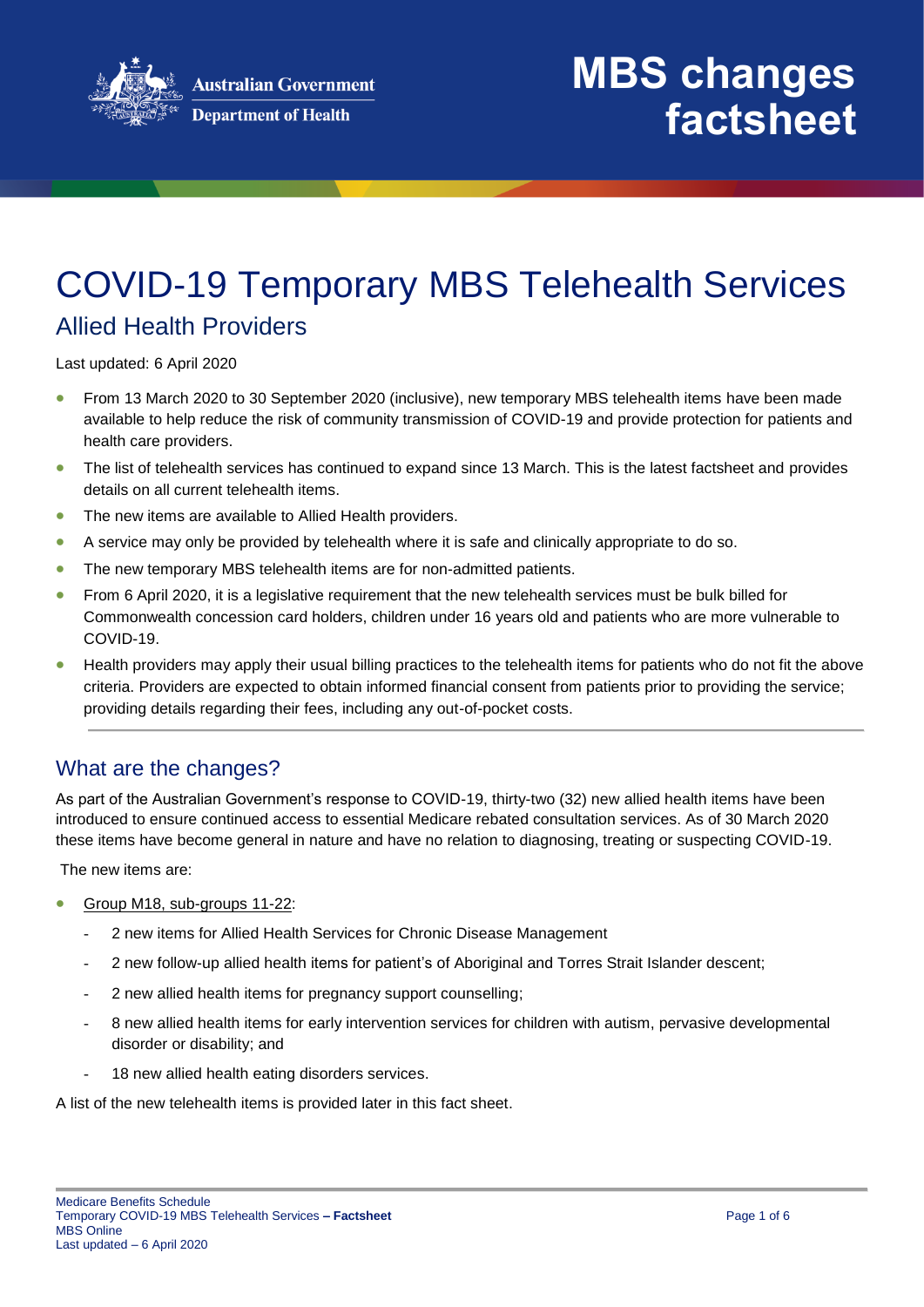

# **MBS changes factsheet**

### Who is eligible?

The new temporary MBS telehealth items are available to providers of telehealth services for a wide range of consultations. All Medicare eligible Australians can now receive these services.

All services provided using the MBS telehealth items must be bulk billed for Commonwealth concession card holders, children under 16 years of age, and patients who are more vulnerable to COVID-19. For all other patients, bulk billing is at the discretion of the provider, so long as informed financial consent is obtained prior to the provision of the service.

Vulnerable means a patient at risk of COVID-19, so a person who:

- is required to self-isolate or self-quarantine in accordance with guidance issued by the Australian Health Protection Principal Committee in relation to COVID-19; or
- is at least 70 years old; or
- if the person identifies as being of Aboriginal or Torres Strait Islander descent—is at least 50 years old; or
- is pregnant; or
- is the parent of a child aged under 12 months; or
- **•** is being treated for a chronic health condition; or
- **•** is immune compromised; or
- meets the current national triage protocol criteria for suspected COVID-19 infection.

The services will be available until 30 September 2020. The continuing availability of these items will be reviewed prior to 30 September 2020.

#### What telehealth options are available?

Videoconference services are the preferred approach for substituting a face-to-face consultation. However, in response to the COVID-19 pandemic, providers will also be able to offer audio-only services via telephone if video is not available. There are separate items available for the audio-only services.

No specific equipment is required to provide Medicare-compliant telehealth services. Services can be provided through widely available video calling apps and software such as Zoom, Skype, FaceTime, Duo, GoToMeeting and others.

Free versions of these applications (i.e. non-commercial versions) may not meet applicable laws for security and privacy. Practitioners must ensure that their chosen telecommunications solution meets their clinical requirements and satisfies privacy laws.

#### Why are the changes being made?

The new temporary MBS telehealth items will allow people to access essential Medicare funded health services in their homes and reduce their risk of exposure to COVID-19 within the community.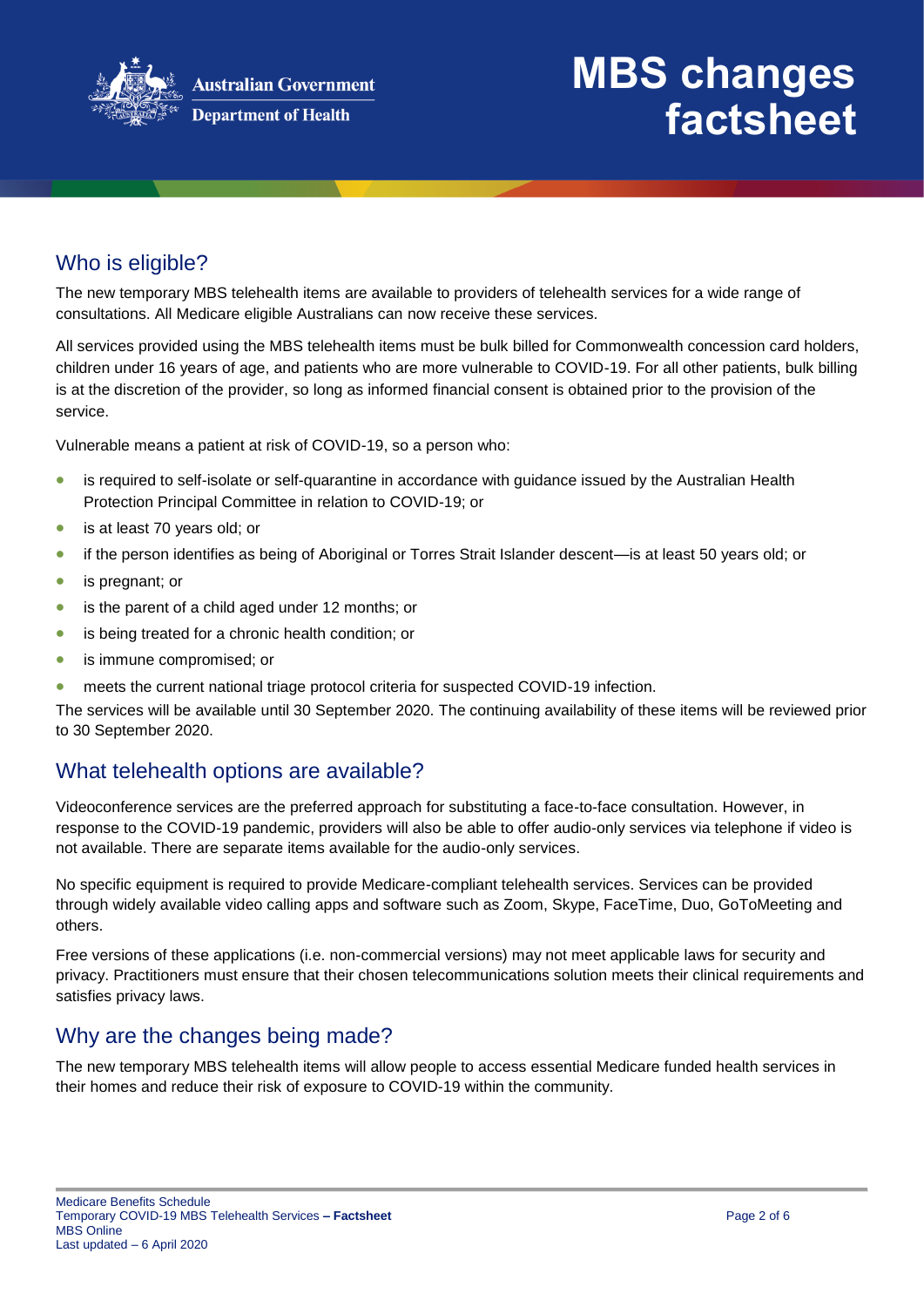

# **MBS changes factsheet**

#### What does this mean for providers?

The new temporary MBS telehealth items will allow providers to continue to deliver essential health care services to patients within their care.

Providers do not need to be in their regular practice to provide telehealth services. Providers should use their provider number for their primary location, and must provide safe services in accordance with normal professional standards.

The telehealth MBS items will substitute current face-to-face consultations that are available under the MBS. The MBS telehealth items will have similar requirements to normal timed consultation items.

The telehealth items must be bulk billed for vulnerable patients, concession card holders and children under 16 years at the time the service is being provided, meaning MBS rebates are paid to the provider.

For information regarding the Medicare assignment of benefit, please refer to the [Provider Frequently Asked](http://www.mbsonline.gov.au/internet/mbsonline/publishing.nsf/Content/Factsheet-TempBB)  [Questions](http://www.mbsonline.gov.au/internet/mbsonline/publishing.nsf/Content/Factsheet-TempBB) document available on MBSOnline.

#### How will these changes affect patients?

The new temporary MBS telehealth items will require providers to bulk-bill only for vulnerable patients, concession card holders and children under 16 years, so there will be no additional charge for these patients. Patients are required to consent to their service being bulk-billed. Eligible patients should ask their service providers about their telehealth options, where clinically appropriate.

A [consumer factsheet](http://www.mbsonline.gov.au/internet/mbsonline/publishing.nsf/Content/Factsheet-TempBB) is available on MBSOnline which provides further information on how these changes will affect patients.

#### Who was consulted on the changes?

Targeted consultation with stakeholders has informed the new temporary MBS telehealth items. Due to the nature of the COVID-19 emergency, it was not reasonably possible to undertake normal, broad consultations prior to implementation.

#### How will the changes be monitored and reviewed?

The Department of Health will monitor the use of the new MBS items. Use of the items that does not seem to be in accordance with the relevant Medicare guidelines and legislation will be actioned appropriately.

#### How will the changes be monitored and reviewed?

The Department of Health will monitor the use of the new temporary MBS telehealth items. Use of the items that does not seem to be in accordance with the relevant Medicare guidelines and legislation will be actioned appropriately.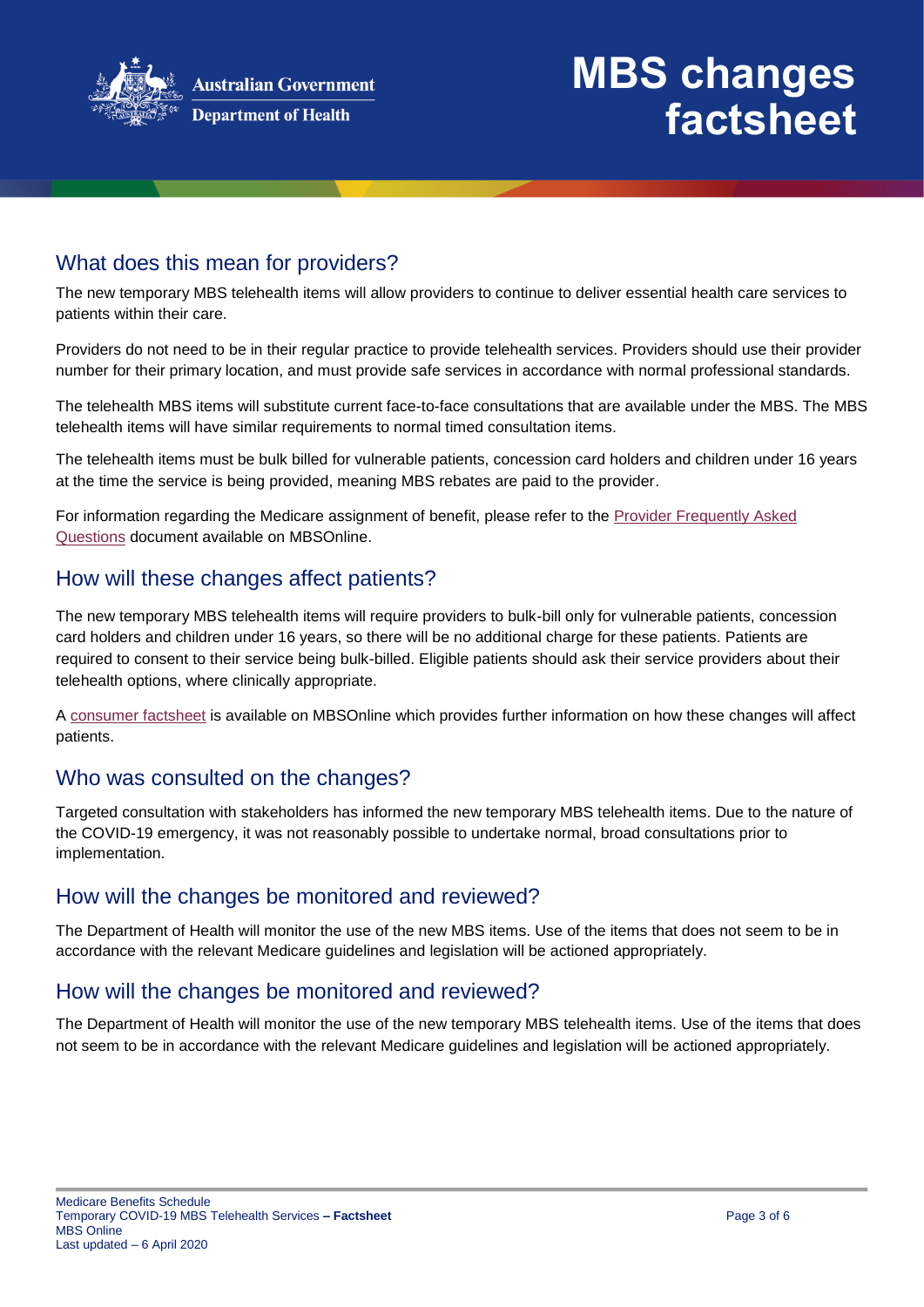

# **MBS changes factsheet**

#### Where can I find more information?

COVID-19 National Health Plan resources for the general public, health professionals and industry are available from the [Australian Government Department of Health website.](https://www.health.gov.au/resources/collections/coronavirus-covid-19-national-health-plan-resources)

The full item descriptors and information on other changes to the MBS can be found on the MBS Online website at [www.mbsonline.gov.au.](http://www.mbsonline.gov.au/) You can also subscribe to future MBS updates by visiting [MBS Online](http://www.mbsonline.gov.au/) and clicking 'Subscribe'.

The Department of Health provides an email advice service for providers seeking advice on interpretation of the MBS items and rules and the Health Insurance Act and associated regulations. If you have a query relating exclusively to interpretation of the Schedule, you should email [askMBS@health.gov.au.](mailto:askMBS@health.gov.au)

Subscribe to ['News for Health Professionals'](https://www.humanservices.gov.au/organisations/health-professionals/news/all) on the Services Australia website and you will receive regular news highlights.

If you are seeking advice in relation to Medicare billing, claiming, payments, or obtaining a provider number, please go to the Health Professionals page on the Services Australia website or contact Services Australia on the Provider Enquiry Line – 13 21 50.

*Please note that the information provided is a general guide only. It is ultimately the responsibility of treating practitioners to use their professional judgment to determine the most clinically appropriate services to provide, and then to ensure that any services billed to Medicare fully meet the eligibility requirements outlined in the legislation.* 

*This sheet is current as of the Last updated date shown above, and does not account for MBS changes since that date.*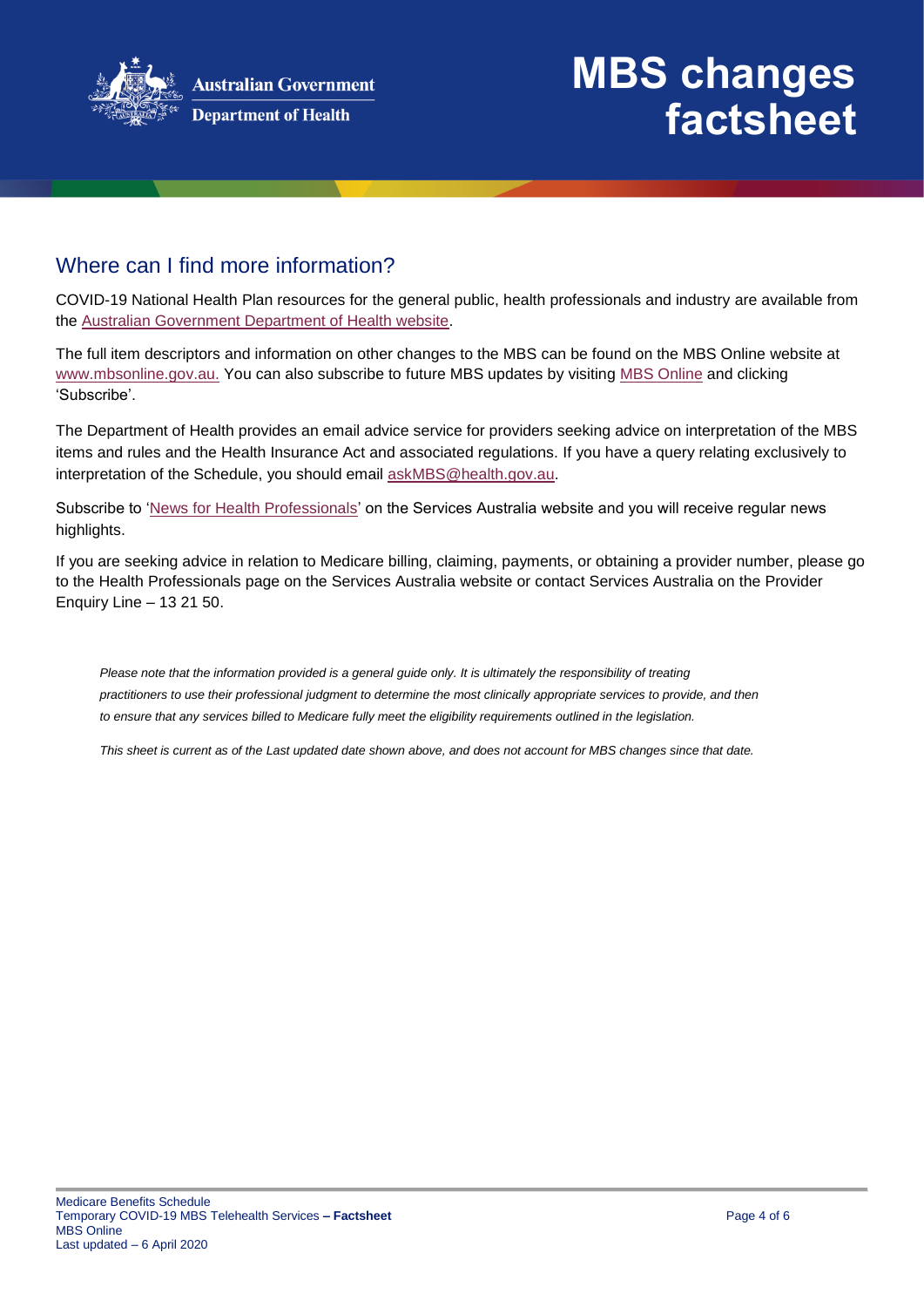

**ALLIED HEALTH ATTENDANCES**

### **COVID-19 – TEMPORARY MBS TELEHEALTH ITEMS**

| These services need to be bulk-billed for vulnerable patients, concession card holders and children under 16 years,<br>and are for non-admitted patients                                                                  |                                                                                                             |                                             |                                                                          |  |  |
|---------------------------------------------------------------------------------------------------------------------------------------------------------------------------------------------------------------------------|-------------------------------------------------------------------------------------------------------------|---------------------------------------------|--------------------------------------------------------------------------|--|--|
| <b>Service</b>                                                                                                                                                                                                            | <b>Existing Items</b><br>face to face                                                                       | <b>Telehealth items</b><br>video-conference | Telephone items -<br>for when video-<br>conferencing is not<br>available |  |  |
|                                                                                                                                                                                                                           | <b>Chronic disease management</b>                                                                           |                                             |                                                                          |  |  |
| Allied CDM services (all 13 items)                                                                                                                                                                                        | 10950, 10951,<br>10952, 10953,<br>10954, 10956,<br>10958, 10960,<br>10962, 10964,<br>10966, 10968,<br>10970 | 93000                                       | 93013                                                                    |  |  |
| <b>Pregnancy support</b>                                                                                                                                                                                                  |                                                                                                             |                                             |                                                                          |  |  |
| Pregnancy support counselling, eligible<br>psychologist, at least 30 minutes                                                                                                                                              | 81000                                                                                                       | 93026                                       | 93029                                                                    |  |  |
| <b>Autism management</b>                                                                                                                                                                                                  |                                                                                                             |                                             |                                                                          |  |  |
| Psychology, early intervention services for<br>children with autism, pervasive developmental<br>disorder or disability, under 13 years                                                                                    | 82000                                                                                                       | 93032                                       | 93040                                                                    |  |  |
| Speech pathology or Occupational therapy,<br>early intervention services for children with<br>autism, pervasive developmental disorder or<br>disability, under 13 years                                                   | 82005<br>82010                                                                                              | 93033                                       | 93041                                                                    |  |  |
| Psychology, early intervention services for<br>children with autism, pervasive developmental<br>disorder or disability, under 15 years                                                                                    | 82015                                                                                                       | 93035                                       | 93043                                                                    |  |  |
| Speech pathology, Occupational therapy,<br>Audiology, Optometry, Orthoptic or<br>Physiotherapy early intervention services for<br>children with autism, pervasive developmental<br>disorder or disability, under 15 years | 82020, 82025,<br>82030, 82035                                                                               | 93036                                       | 93044                                                                    |  |  |
| Follow-up Allied Health Services for people of Aboriginal or Torres Strait Islander descent                                                                                                                               |                                                                                                             |                                             |                                                                          |  |  |
| Allied Follow-up CDM services (all 13 items)                                                                                                                                                                              | 81300, 81305,<br>81310, 81315,<br>81320, 81325,<br>81330, 81335,<br>81340, 81345,<br>81350, 81355,<br>81360 | 93048                                       | 93061                                                                    |  |  |